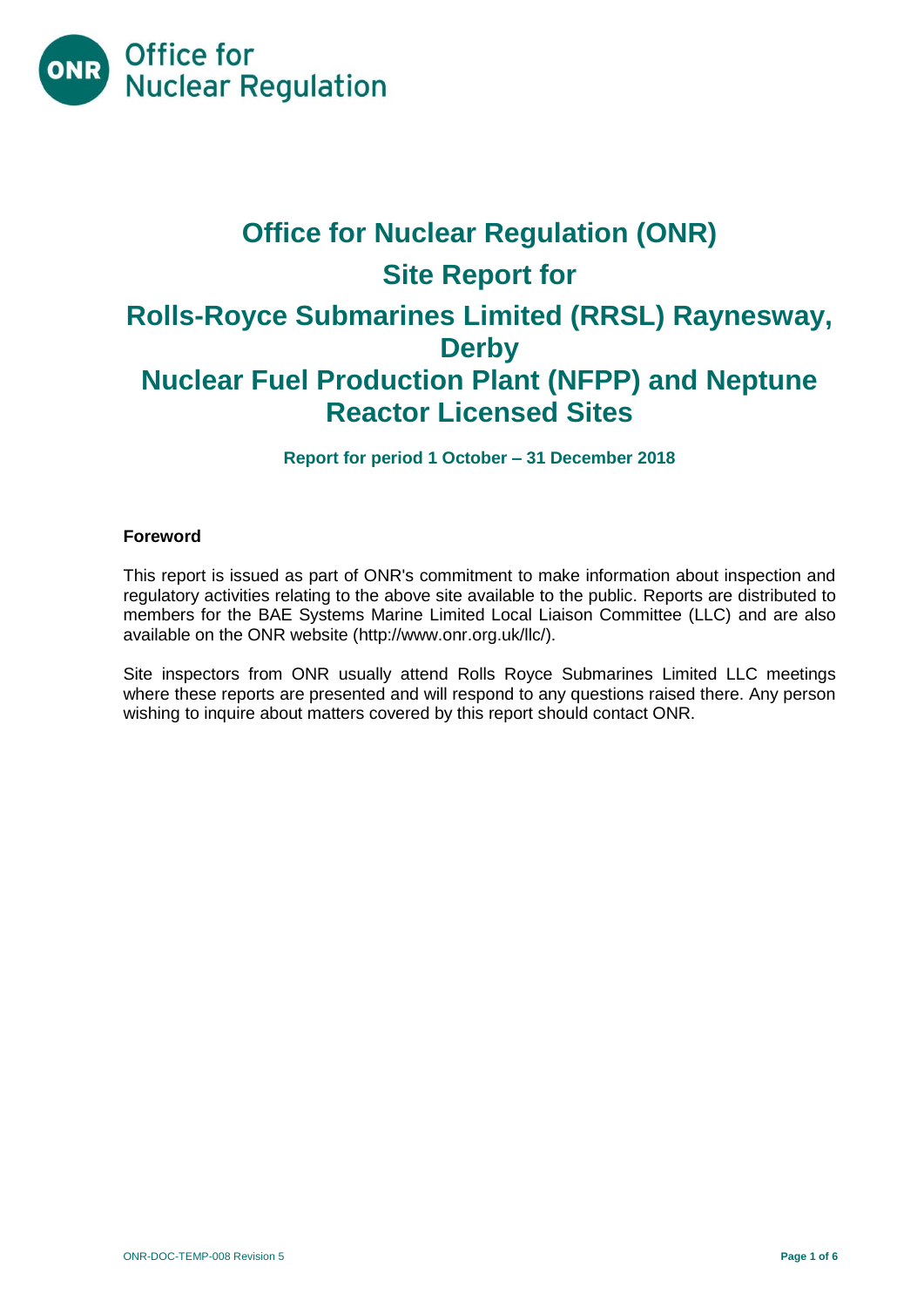# **TABLE OF CONTENTS**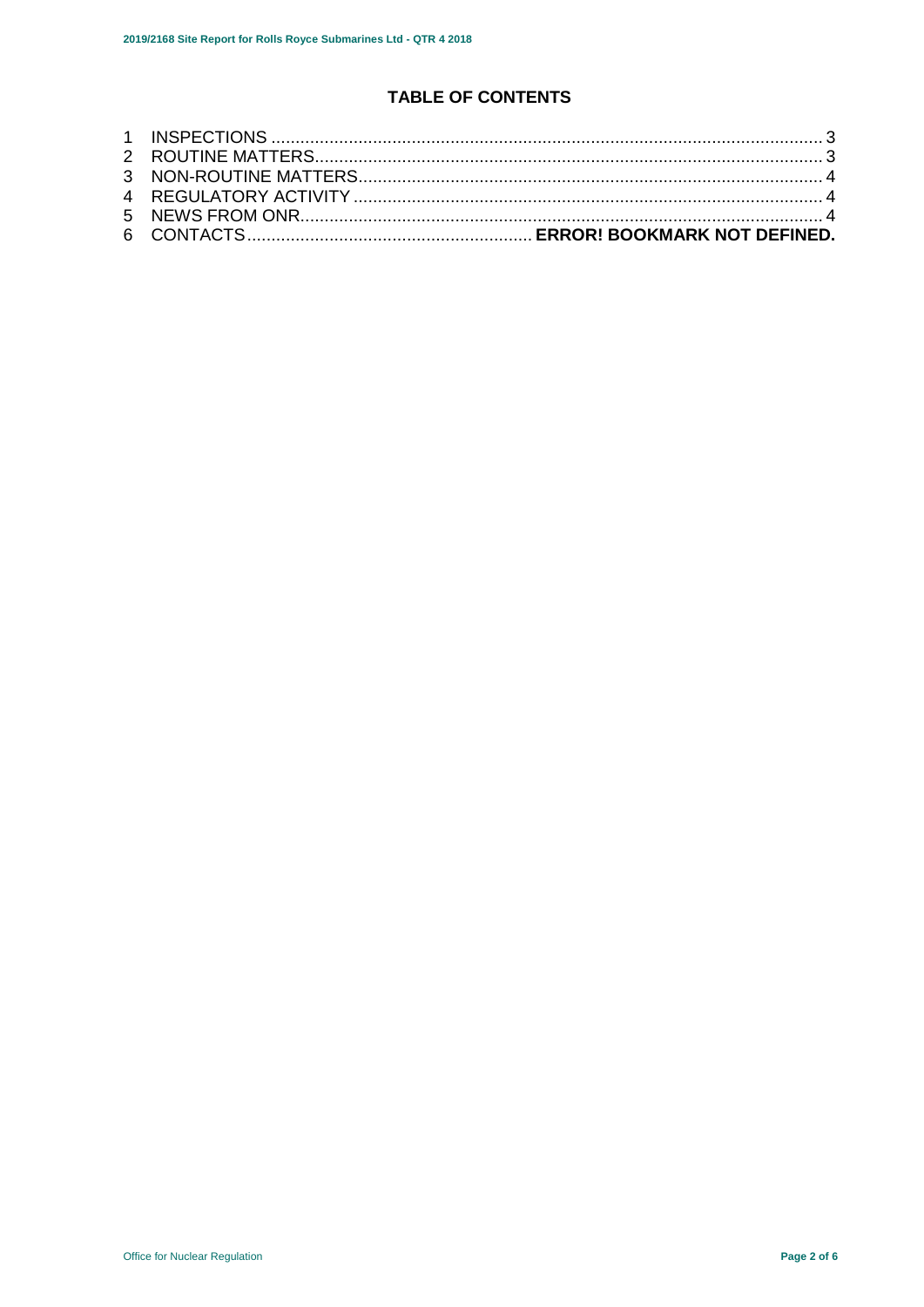### <span id="page-2-0"></span>**1 INSPECTIONS**

#### **1.1 Dates of inspection**

The ONR inspectors visited the site on the following dates during the report period 1 June to 30 September 2018:

- **29-31 October 2018**
- **06 November 2018**
- **14-15 November 2018.**
- **27 November 2018.**
- **07 December 2018.**
- $\blacksquare$  17 December 2018.

#### <span id="page-2-1"></span>**2 ROUTINE MATTERS**

#### **2.1 Inspections**

Inspections are undertaken as part of the process for monitoring compliance with:

- **the conditions attached by ONR to the nuclear site licence granted under the** Nuclear Installations Act 1965 (NIA65) (as amended);
- the Energy Act 2013;
- the Health and Safety at Work Act 1974 (HSWA74); and
- Regulations made under HSWA74, for example the Ionising Radiations Regulations 2017 (IRR17) and the Management of Health and Safety at Work Regulations 1999 (MHSWR99).

The inspections entail monitoring the licensee's actions on the site in relation to incidents, operations, maintenance, projects, modifications, safety case changes and any other matters that may affect safety. The licensee is required to make and implement adequate arrangements under the conditions attached to the licence in order to ensure legal compliance. Inspections seek to judge both the adequacy of these arrangements and their implementation.

In this period, routine inspections of Rolls-Royce Submarines Limited (RRSL) Raynesway, Derby covered the following:

- **Emergency preparedness.**<br> **Examples**<br> **Examples**
- Decommissioning.

#### **Decommissioning**

ONR Inspectors conducted an inspection on decommissioning. This focused on the RRSL's decommissioning strategy, decommissioning plan and their consideration of decommissioning within initial design work.

Based upon the evidence sampled, ONR Inspectors judged that the regulatory expectation to consider decommissioning during the initial design phase of a project has been met within RRSL's arrangements. However, the Inspectors concluded that RRSL's decommissioning strategy and facility decommissioning plans do not currently align with the pace of work and site regeneration being undertaken across both licenced sites. Their review of these plans is also not in line with their own arrangements.

A regulatory issue has been raised to ensure that RRSL updates both the decommissioning strategy and facility plans, and addresses the periodicity of conducting future reviews against the Raynesway estate strategy, to ensure it remains current. This will be managed via routine regulatory business.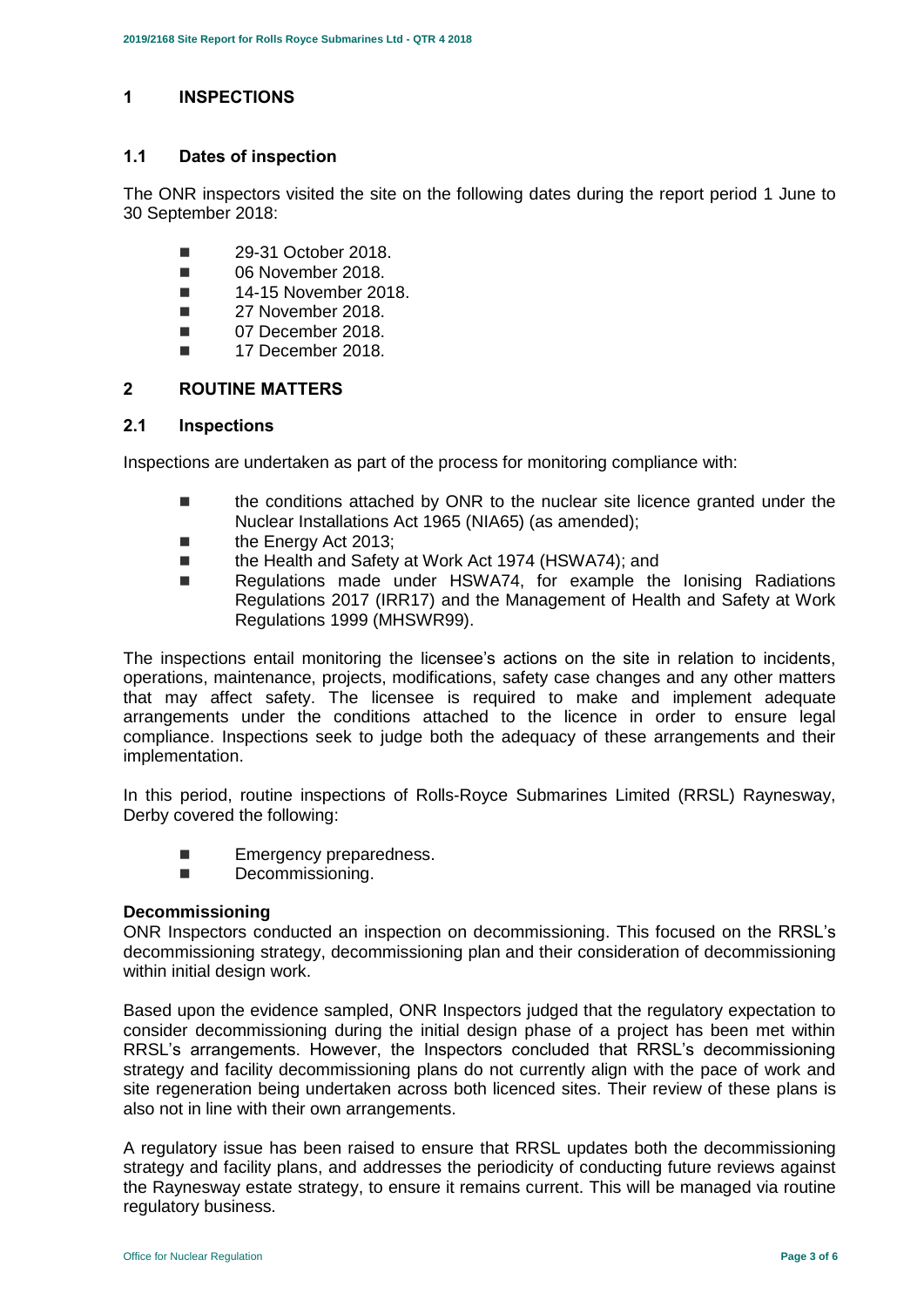#### **Emergency Preparedness – Level 1 Emergency Exercise Demonstration**

A team of ONR inspectors witnessed RRSL's annual level 1 demonstration emergency exercise 'FOSSA'. In response to the scenario, the site established its emergency organisation promptly and completed a muster of site personnel in a timely manner. Command and control was judged to be good with appropriate focus on protecting the public and site personnel. Emergency response teams successfully recovered and treated a number of casualties. ONR considered that the exercise satisfied the requirements of an adequate demonstration of the implementation of RRSL's emergency arrangements.

#### **2.2 Other work**

Throughout this period, there were a number of meetings and telephone / teleconference engagements with site, to discuss regulatory engagement regarding facility construction and refurbishment on site.

#### <span id="page-3-0"></span>**3 NON-ROUTINE MATTERS**

Licensees are required to have arrangements to respond to non-routine matters and events. ONR inspectors judge the adequacy of the licensee's response, including actions taken to implement any necessary improvements.

In accordance with site arrangements and regulatory requirements under Licence Condition 7 (Incidents on the site), RRSL have reported two events to ONR in the quarter. ONR inspectors carried out follow up enquiries to gather information and determine if the licensee's response to this event was adequate, and if the incident met ONR's investigation criteria. The significance of the reported events did not meet the ONR investigation criteria. ONR will continue to monitor the adequacy of the RRSL corrective actions as part of routine regulatory business.

#### <span id="page-3-1"></span>**4 REGULATORY ACTIVITY**

ONR may issue formal documents to ensure compliance with regulatory requirements. Under nuclear site licence conditions, ONR issues regulatory documents, which either permit an activity or require some form of action to be taken; these are usually collectively termed 'Licence Instruments' (LIs), but can take other forms. In addition, inspectors may issue Enforcement Notices to secure improvements to safety.

■ During this period, no LIs, Enforcement Notices or Enforcement letters were issued.

#### <span id="page-3-2"></span>**5 NEWS FROM ONR**

#### **October:**

We welcomed the [publication](http://news.onr.org.uk/2018/10/iaea-review-torness-power-station/) of the key review of operational safety performance at Torness nuclear power station, published by the International Atomic Energy Agency and the UK government. The report highlights eight areas of good practice at Torness and offers proposals for further improvements, which we fully support.

Following our decision to prosecute, EDF Energy Nuclear Generation Ltd and Doosan Babcock Ltd pleaded guilty to offences at Hinkley Point B under the Health & Safety at Work etc. Act 1974, section 3(1) and the Work at Height Regulations 2005, Regulation 4(1) respectively. The incident was a conventional health and safety matter, with no radiological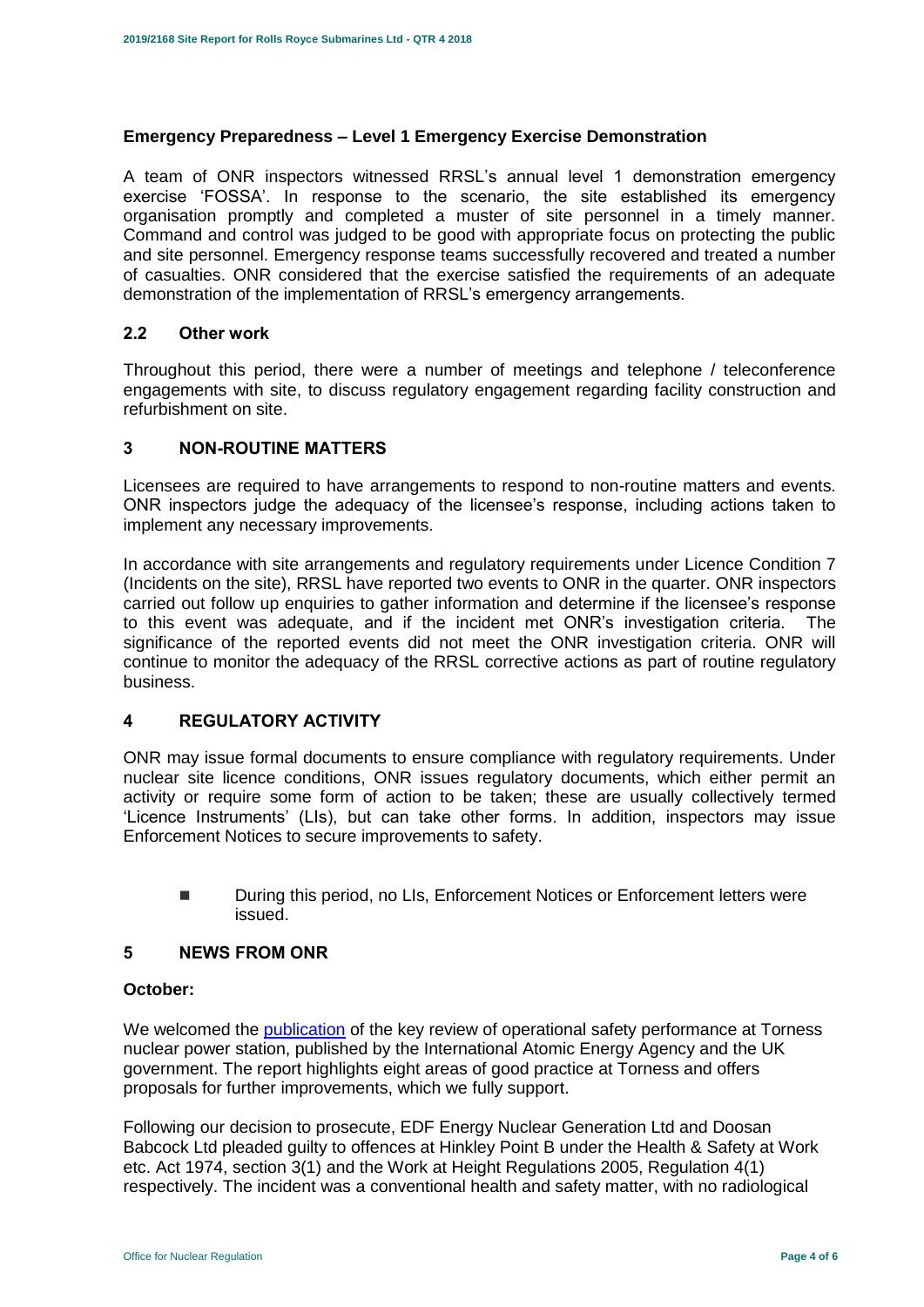risk to workers or the public. [A sentencing date](http://news.onr.org.uk/2018/10/edf-and-doosan-babcock-plead-guilty/) has been set for 1 February 2019 at Taunton Crown Court.

#### **November**:

Following a rigorous procurement process, we appointed six nuclear supply chain organisations to our new [Technical Support Framework \(TSF\).](http://news.onr.org.uk/2018/11/new-technical-support-framework-announced/) The new TSF, which came in to effect on 1 November 2018, has been established to provide a renewed and modernised framework for procuring technical support. We use this technical support to obtain, for example, expert technical assessments, access to specialist software or modelling, or access to niche skill sets that we do not retain in-house.

The revised Nuclear Safety Directive introduced a European system of Topical Peer Review in 2017 and every six years thereafter. We played a leading role in the preparations for the first European 'Topical Peer Review' on Ageing Management of Nuclear Power Plants and welcome the publication of the [first peer review report](http://news.onr.org.uk/2018/11/onr-welcomes-first-topical-peer-review/) by the European Nuclear Safety Regulator Group. We are pleased that a number of our experts made a valuable contribution to the exercise alongside 16 European countries as well as Norway, Switzerland and Ukraine. The UK report was authored jointly between ourselves, EDF Nuclear Generation Ltd and EDF-NNB GenCo.

[The Atomic Weapons Establishment \(AWE\) was fined £1 million](http://news.onr.org.uk/2018/11/awe-prosecution-reaction/) after admitting offences under Section 2 (1) of the Health and Safety at Work etc. Act (1974). The incident, which occurred on 27 June 2017 was a conventional health and safety matter and there was no radiological risk to workers or the public. The prosecution was the result of our investigation into the incident.

In conjunction with the Environment Agency, we announced the completion of our [initial high](http://news.onr.org.uk/2018/11/uk-hpr1000-completes-gda-step-2/)  [level scrutiny](http://news.onr.org.uk/2018/11/uk-hpr1000-completes-gda-step-2/) of the UK HPR1000 reactor design.

We provided NNB Genco (HPC) Ltd (NNB GenCo) with [consent](http://news.onr.org.uk/2018/11/consent-for-hinkley-point-c-nuclear-island-concrete-pour/) to commence the unit 1 Nuclear Island concrete pour at Hinkley Point C (HPC). We also hosted our third webinar to explain our permissioning role for the Nuclear Island concrete pour at HPC and to provide information on our work to ensure that the new nuclear power station is built to the standards expected in the UK. Amongst others, a number of Site Stakeholder Group members joined the webinar and we received excellent feedback. We are planning further webinars on various topics in 2019. If you would like to find out more, please contact the ONR Communications team at [contact@onr.gov.uk](mailto:contact@onr.gov.uk)

After 16 years of decommissioning work, Bradwell became the first of the Magnox nuclear power stations to receive our permission to enter into a period of "care and maintenance".

The nuclear safeguards regulations which will enable ONR to set up the domestic safeguards regime following Euratom withdrawal, were laid in Parliament. The Government published the details, [alongside its response and the feedback to consultation on the draft regulations on its](https://www.gov.uk/government/consultations/nuclear-safeguards-regulations)  [website.](https://www.gov.uk/government/consultations/nuclear-safeguards-regulations)

#### **December**:

[Court proceedings continued](http://news.onr.org.uk/2018/12/prosecution-of-sellafield-ltd/) in our [prosecution of Sellafield Ltd](http://news.onr.org.uk/2018/07/update-prosecution-of-sellafield-ltd/) for offences under Section 2 (1) of the Health and Safety at Work etc Act (1974).

Reactor 3 at Hunterston B remains offline after being shut down following a routine inspection into cracks in its graphite core, in March 2018. Cracking of the graphite bricks in Advanced [Gas-cooled Reactors](http://www.onr.org.uk/civil-nuclear-reactors/graphite-core-of-agrs.htm) such as Hunterston B is expected as the reactors age. However, the